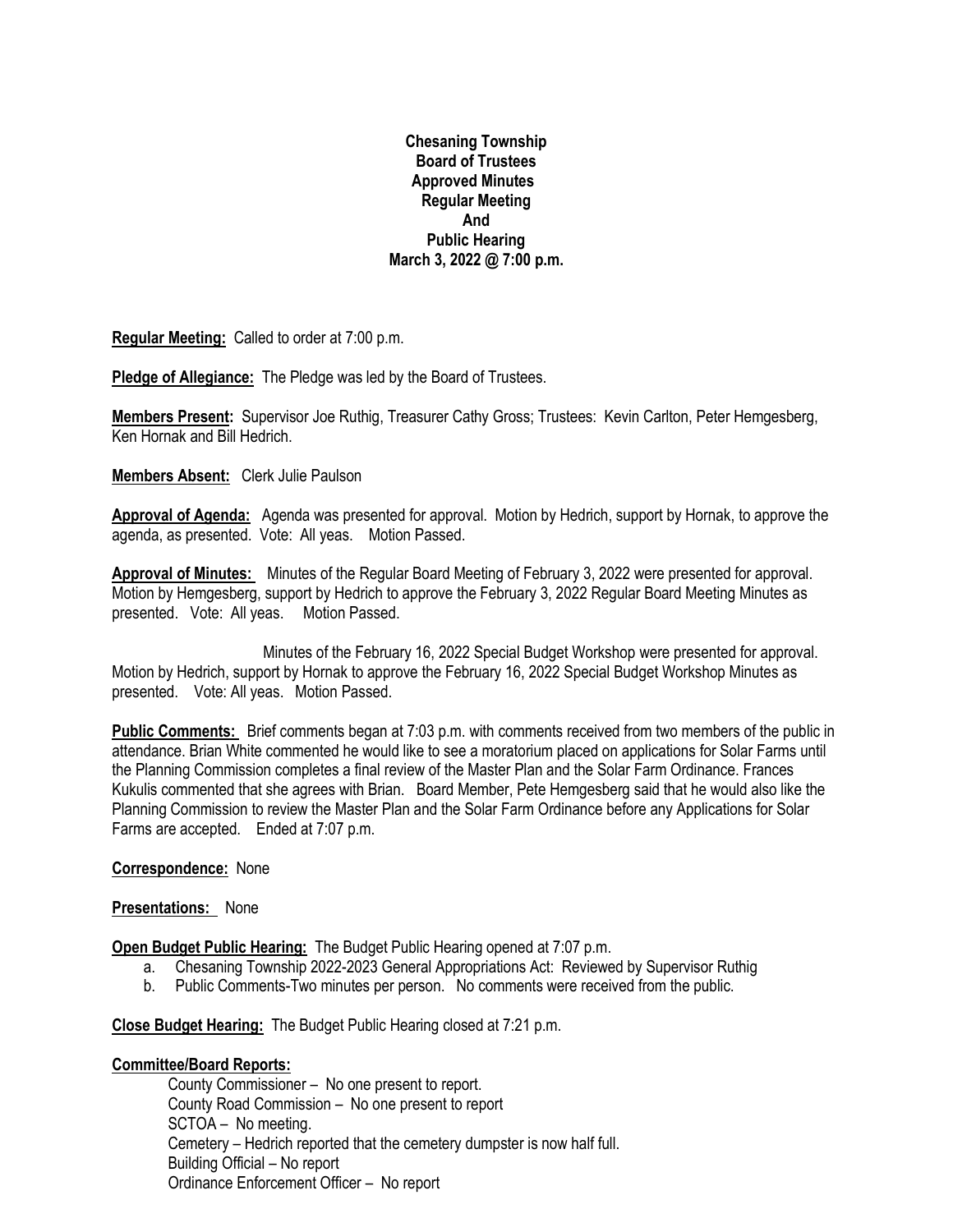Rehmann Health Center – Mobile Dental Clinic was full in February and the next clinic is scheduled for March 29th and is already booked full. WIC continues to operate remotely. Sidewalk outside Rehmann Health Center has not been changed and it remains a problem getting in and out of the Center.

Fire Board – The last meeting was held on February 9, 2022. There were 21 fire calls year to date as of February 9, 2022. There were 17 calls for the month of January. The utility truck is now at the high school for body work. Thank you to Brandon and Nick for installing new jump seats in Truck #1. Inventory of tires on all trucks is being done to determine if any need to be replaced. A preliminary budget was discussed and follow-up will be done on that in March.

MMWA – Ken Hornak said he was not able to attend the last meeting.

Task Force – No report.

Parks and Rec – The 5 Year Park and Rec Plan is available for public viewing at the River Rapids Library and also on the Chesaning Township website.

# **Board Officials Reports:**

Supervisor: A Saginaw County Road Commission Meeting was held on February 4, 2022. Bill Hedrich and Joe Ruthig attended. The County is considering putting a 2 mil road tax on the ballot for either August or November. If it passes each municipality would receive their own monies and be responsible for allocating them. This could be as much as \$280,000 for Chesaning Township local roads. Chesaning Township chip and seal work is scheduled for late June. All of District 2 will be sprayed for cattails and fragmites. If the Township Budget is approved tonight, Ruthig will be submitting the road projects during the next few weeks. Don Ackerman, St. Charles Township Supervisor will let me know about splitting the cost to do Gary Road. Paul Gohs from Saginaw County Road Commission updated the quote for replacing the culvert on Ferden Road. The price was dropped from \$20,000 to \$15,000.

Clerk: No report. Clerk Julie Paulson is out on medical leave.

Treasurer: The 2021 Property Tax Collection season ended on Tuesday, March 1. Delinquent payments should be sent to Saginaw County Treasurer's office. Rough calculation shows 92% of Chesaning Township property taxes were paid to the local municipality. The remaining 8% have gone to the County and will be reimbursed to us in the summer via the County Delinquent Tax Buyback. March Board of Review Organizational Meeting is scheduled for March 8<sup>th</sup> at 9:00 a.m. March Board of Review takes place on March 14<sup>th</sup> and 15<sup>th</sup>. Currently four residents have signed up for review of their property value. A check for \$525.56 was received on March 1 from the Local Community Stabilization Authority – Metro Act Money.

# **Unfinished Business:**

None

# **New Business:**

- Chesaning Township 2022-2023 General Appropriations Act: After discussion, Motion by Hemgesberg, support by Hornak to adopt the Chesaning Township 2022-2023 General Appropriations Act as presented. Roll Call Vote: Yeas: Gross, Carlton, Hedrich, Hornak, Hemgesberg, Ruthig. Nays: None. 6 yeas, 0 nays. Motion Carried.
- Fiscal Year 2022-2023 Fee Schedule: Motion by Hemgesberg, support by Hedrich to adopt the Chesaning Township Fiscal Year 2022-2023 Fee Schedule with changes under Cemetery Fee Schedule, ("All other Sunday Burials" -remove the word "other" to correct it to: "All Sunday Burials"). Roll Call Vote: Yeas: Gross, Carlton, Hedrich, Hornak, Hemgesberg, Ruthig. Nays: None. 6 yeas, 0 nays. Motion Passed.
- Fiscal Year 2022-2023 Board Meeting Schedule: After discussion, Motion by Carlton, support by Hornak to set the Chesaning Township 2022-2023 Board Meeting schedule as presented. Roll Call Vote: Yeas: Carlton, Hedrich, Hornak, Hemgesberg, Gross, Ruthig. Nays: None. 6 yeas, 0 Nays. Motion Passed.
- Budget Adjustment: Other Funds (Ins./Comp.): After discussion, Motion by Hemgesberg, support by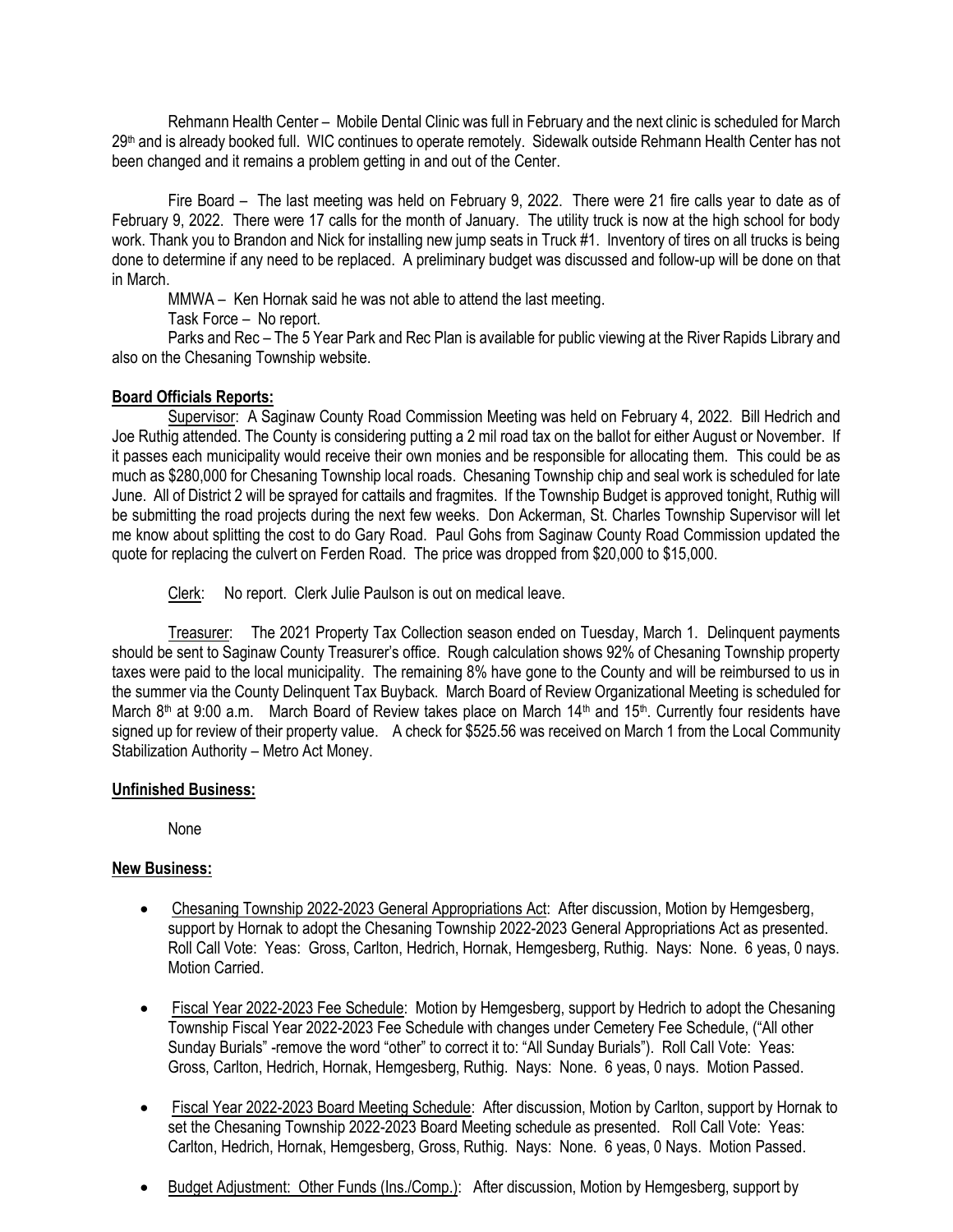Hedrich to amend the Chesaning Township General Fund Budget Fiscal Year April 1, 2021 – March 31, 2022 by moving \$500 from Contingencies to Other Funds (Ins/Comp). Roll Call Vote: Yeas: Gross, Carlton, Hedrich, Hornak, Hemgesberg, Ruthig. Nays: None. 6 yeas, 0 Nays. Motion Passed.

- Consider Village of Chesaning Police Contract: Supervisor Ruthig presented the Village Police Contract. The Contract has been changed from previous years in that it will be ongoing and automatically renew without Board approval unless the Village or Township opt to modify or terminate same. Motion by Carlton, support by Hornak, to accept and approve the Villlage of Chesaning Police Contract. Roll Call Vote: Yeas: Hemgesberg, Gross, Carlton, Hedrich, Hornak, Ruthig Nays: None 6 yeas, 0 Nays. Motion Passed.
- Consider Saginaw Future Contract: After discussion, Motion by Hedrich, support by Hemgesberg to contract with Saginaw Future Inc. for the 2022 – 2023 Fiscal Year and pay them \$500 for their services. Roll Call Vote: Yeas: Gross, Hornak, Carlton, Hedrich, Hemgesberg, Ruthig Nays: None 6 yeas, 0 Nays. Motion Passed..
- Consider Cost of Insurance Deductible \$250 for Siding: Motion by Hornak, support by Carlton to pay the insurance deductible of \$250 for the insurance claim of hail damage to the siding of the Chesaning Township Hall. Roll Call Vote: Yeas: Hedrich, Carlton, Gross, Hornak, Hemgesberg, Ruthig Nays: None 6 yeas, 0 Nays. Motion Carried.
- Consider Medical Marijuana Primary Caregiver Operations Zoning Ordinance Amendment: Trustee Hemgesberg explained we need to have an Ordinance in place to define and monitor Medical Marijuana Primary Caregiver Operations in the Township. Supervisor Ruthig said caregivers will be required to apply for a Permit to operate as a medical marijuana caregiver within Chesaning Township. This will be a way for the Township to monitor those operations. Motion by Hornak, support by Carlton to Accept Planning Commission's Recommendation to move forward with creating a Medical Marijuana Primary Caregiver Operations Zoning Ordinance Amendment. Roll Call Vote: Yeas: Gross, Hornak, Carlton, Hedrich, Hemgesberg, Ruthig Nays: None 6 yeas, 0 Nays. Motion Carried.

**Extended Public Comments:** Began at 8:46 pm Comments were heard from 2 members of the public in attendance. Kukulis reiterated she agrees with Brian White in regard to putting a moratorium on solar applications until the Planning Board revisits the original Solar Ordinance. Brian White said the Planning Commission needs to look at the solar rules now, before any Applications are taken. Trustee Hemgesberg agrees with White. Supervisor Ruthing read an article written by a Mr. Peter Sinclair regarding Solar and reasons for and against letting it into your Township. Ended at 8:51 pm.

## **Township Board Comments:** none

**Approval of Bills:** Motion by Hedrich, support by Hemgesberg, to pay the bills as presented. Bills totaled \$169,858.78, which included property tax disbursement to the Chesaning Brady Fire Board of \$124,167.24. Roll Call Vote – Yeas: Hornak, Hemgesberg, Gross, Carlton, Hedrich, Ruthig. Nays: None. 6 Yeas, 0 Nays. Motion Carried.